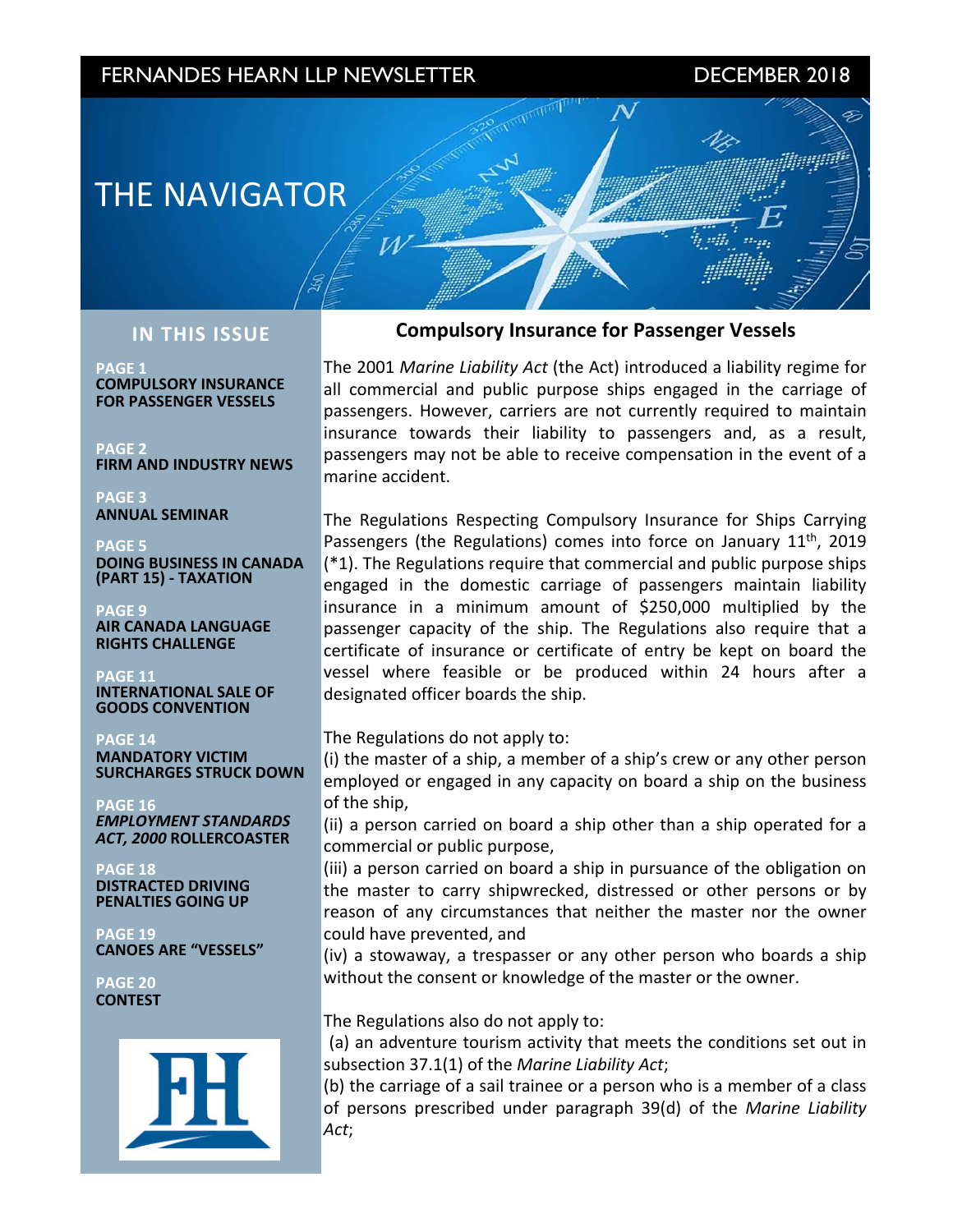## **FIRM AND INDUSTRY NEWS**

The Fernandes Hearn LLP Annual Seminar will take place in Toronto at the Advocates' Society Education Centre on January, 16<sup>th</sup>, 2019.

The Second Annual Women in Logistics Event 2019 will be held in Toronto on Thursday, January 17<sup>th</sup>, 2019. Fernandes Hearn LLP is a sponsor and **Kim Stoll** will be in attendance representing the firm.

The Marine Club Annual Dinner will be held in Toronto at the Royal York Hotel on Friday January 18<sup>th</sup>, 2019.

Rui Fernandes will be speaking on "Maritime and Energy Arbitration in Canada" at the 7<sup>th</sup> Annual Arbitration & Investment Summit, Nassau, Bahamas, January 25<sup>th</sup>, 2019.

The Transportation Lawyers Association Chicago Regional Seminar and Bootcamp will take place on January 25-26, 2019 at the Fairmont Chicago – Millennium Plaza, Chicago. Gordon Hearn, Kim Stoll, and Carole M. Wallace will be representing the Firm. **Kim Stoll** will be speaking on the Ethics panel "Lost at Sea: How Defeat was Snagged from the Jaws of Victory."

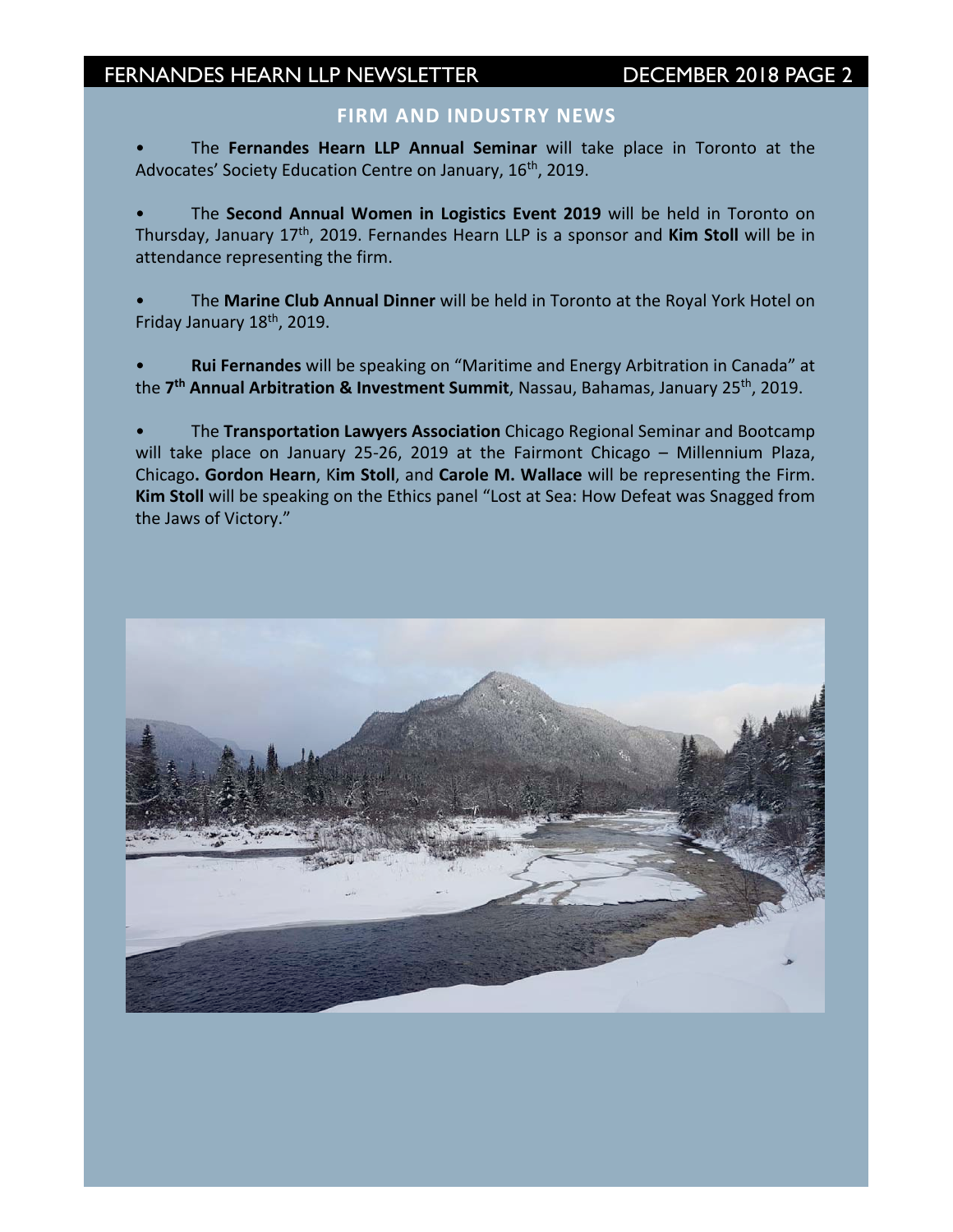## **FERNANDES HEARN LLP 19TH ANNUAL SEMINAR**

Date: Wednesday January 16th, 2019 **Location: The Advocates' Society Education Centre 250 Yonge Street, Suite 2700 Toronto Cost**: \$65.00 - Includes light lunch and materials (by download) **Registration**: Shellie Coghlan, Fernandes Hearn LLP 416-203-9620 and email to: info@fernandeshearn.com Send cheques to: Fernandes Hearn LLP, 155 University Ave. Suite 700, ON M5H 3B7 Limited to 130 attendees RIBO Accreditation (applied for): 6 hours

### **Topics and Speakers**:

| $8:00 - 8:25$  | <b>Registration &amp; Coffee</b>                                                  | <b>Sponsor: RIO Insurance Brokers</b>                                  |
|----------------|-----------------------------------------------------------------------------------|------------------------------------------------------------------------|
| $8:25 - 8:30$  | Welcome                                                                           | <b>Rui Fernandes</b>                                                   |
| 8:30-9:15      | Cross Border Carriage<br><b>Contract Pitfalls</b>                                 | Gordon Hearn                                                           |
| $9:15-10:00$   | Dealing with Emergency<br><b>Situations and Post</b><br><b>Accident Aftermath</b> | <b>Rui Fernandes</b>                                                   |
| 10:00-10:30    | Multi-Modal Cargo Claims                                                          | Alan Cofman                                                            |
| 10:30-10:45    | Coffee                                                                            | <b>Sponsor: AON</b>                                                    |
| 10:45-11:45    | Food Safety / Customs<br><b>Issues</b>                                            | Mark Glynn                                                             |
| 11:45-12:45    | <b>Insolvency Basics</b>                                                          | Oleg Roslak                                                            |
| $12:45 - 1:30$ | Lunch                                                                             | <b>Sponsor: Fernandes Hearn LLP</b>                                    |
| $1:30-2:15$    | Mediation / Arbitration                                                           | Kim Stoll -FHLLP/Bluestone ADR<br>Joel Richler - Bay Street Chambers   |
| $2:15-3:00$    | Cannabis Update                                                                   | Jeremy Thiel - DriverCheck Inc.                                        |
| $3:00 - 4:00$  | Mock Trial - Human<br><b>Rights Hearing</b>                                       | Carole M. Wallace<br>Alan Cofman<br>Andrea Fernandes<br>Janice Pereira |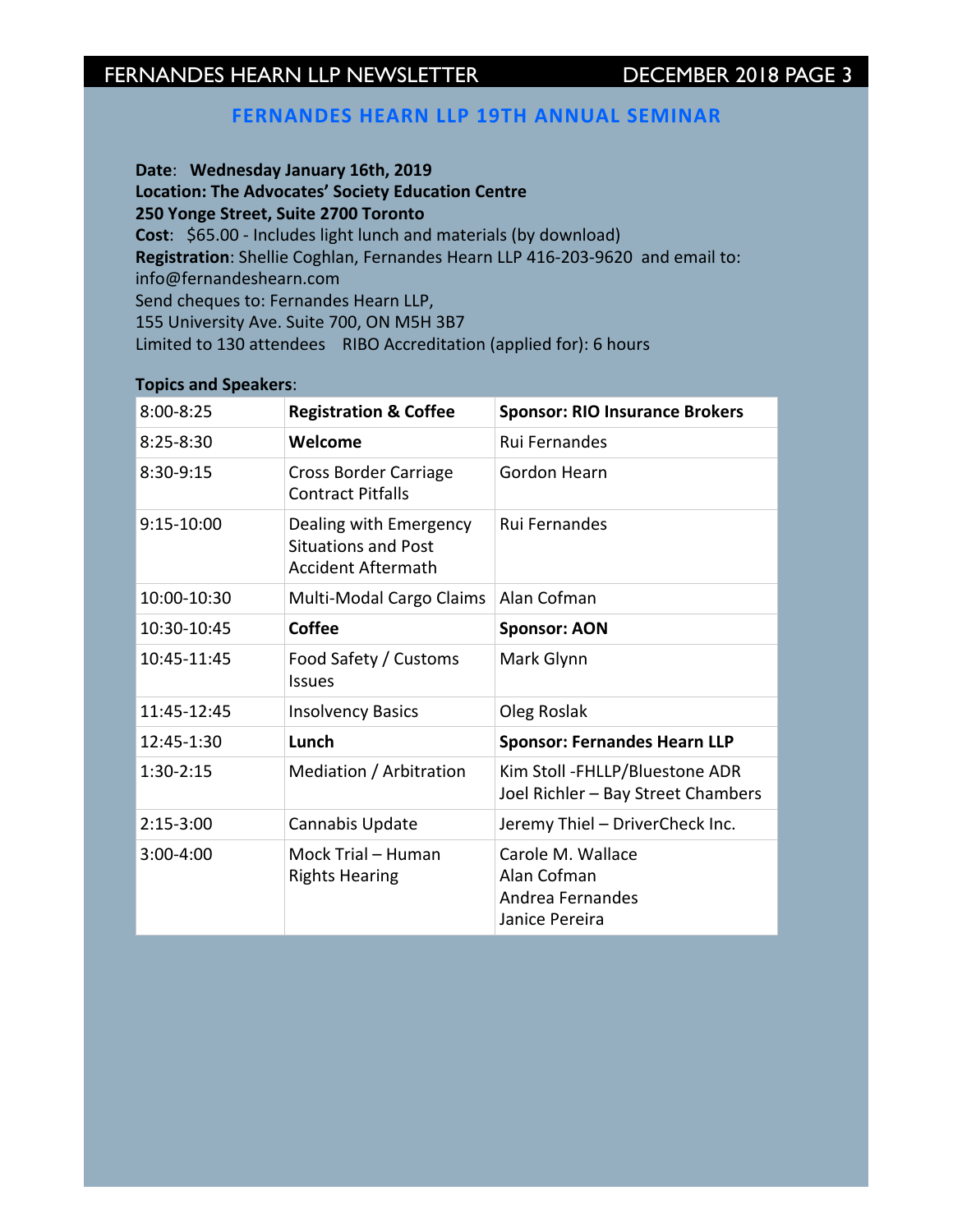(c) search and rescue operations that are carried out by the Canadian Coast Guard Auxiliary;

(d) a carriage performed by the Government of Canada or the government of a province, or by an entity that is entitled to indemnification by that government for liability under Part 4 of the *Marine Liability Act; or* 

(e) a carriage by a pleasure craft as defined in section 2 of the *Canada Shipping Act*, 2001.

Operators who do not currently have a liability insurance policy will need to comply within 60 days after the regulations come into force.

If a vessel operator already holds a liability insurance policy that covers death or personal injury to passengers when the Regulations come into force, they will need to comply with the new rules when the current policy expires or is cancelled or modified.

If the liability insurance policy covers a fleet of ships, such as for fishing expeditions or outfitters, the owner must carry:

the certificate of insurance on board one ship, and

a copy of it on board every other ship in the fleet

The certificate of insurance must state:

the amount of insurance for each ship in the fleet, or

the amount that applies to the ship with the highest passenger capacity, and the number of ships for which that amounts applies, and

the policy provides the same coverage as a separate policy for each ship would

If a ship is exempt from registration requirements (per regulations made under the *Canada Shipping Act, 2001*), the certificate of insurance does not need to include its name and official number. If there is not enough room to list all ships in the fleet on the front of the insurance certificate, they must be listed on the back.

The Regulations have been contemplated since the early 2000s. On June 16, 2000, the tour boat *True* North *II* sank in 15 m of water in Georgian Bay resulting in the drowning of 2 children. The inquest found that the owneroperator was not insured and recommended compulsory insurance for commercial ships carrying passengers. Following this incident, the Minister of Transport committed in 2001 to enact regulations requiring compulsory insurance for ships carrying passengers. The Minister publicly announced the Government's plans to proceed with these Regulations in 2003.

It has taken over 15 years, but the compulsory insurance is finally here. Is the next step compulsory insurance for pleasure craft vessels?

### Rui M. Fernandes

Follow Rui M. Fernandes on Twitter  $@$ RuiMFernandes and on Linkedin. See also his blog at http://transportlaw.blogspot.ca

*Endnotes* (\*1) SOR/2018-245

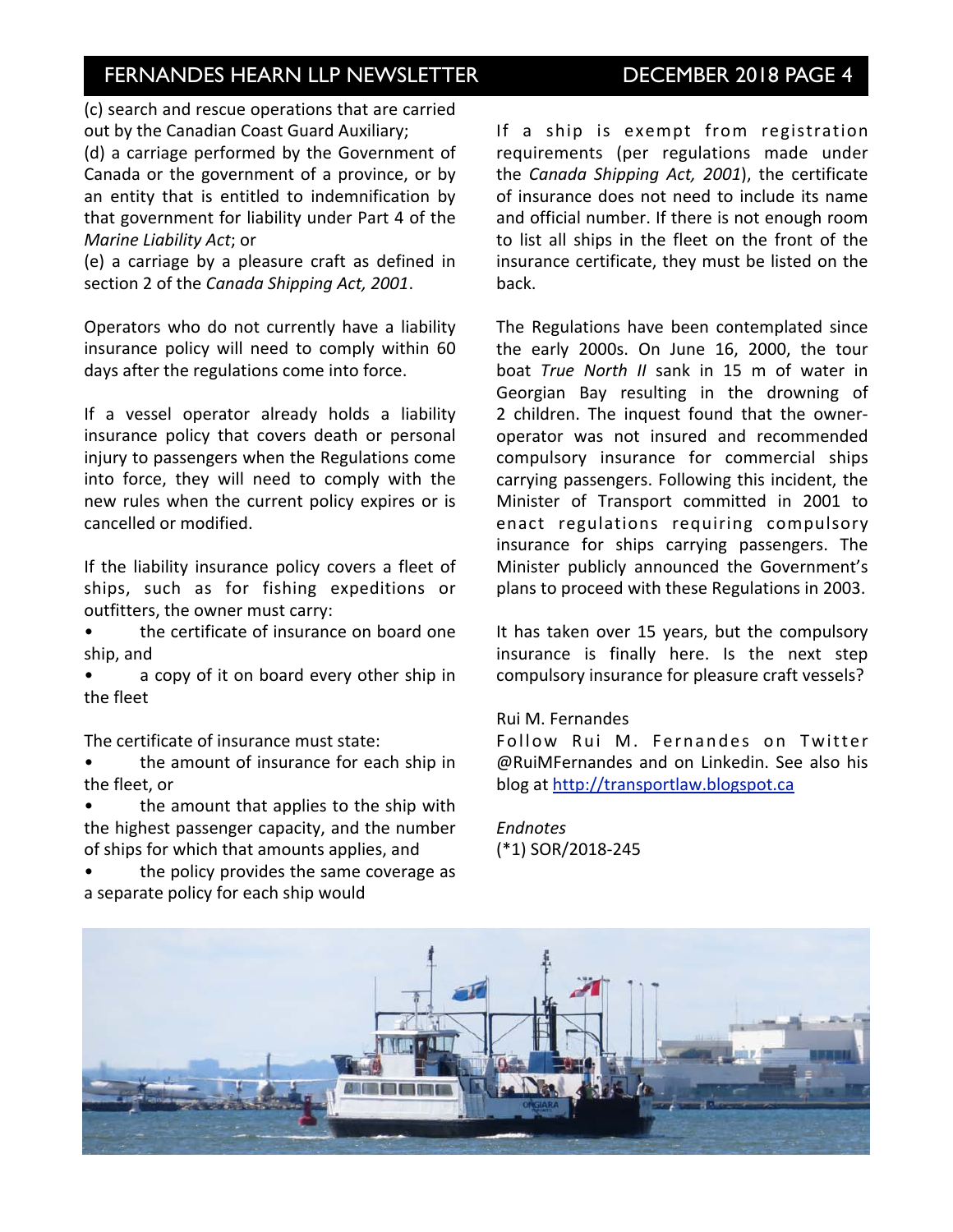# INVESTOR IN EXAMPLE NEWSLETTER ISSUE IS NOT THE NEWSLETTER DECEMBER 2018 PAGE 5

## 2. **Doing Business in Canada – Part 15 (\*1) – Taxation**

### *Income Tax - Generally*

Income taxes are imposed at the federal level, as well as by the various provinces and territories. Federal income tax is levied on the worldwide income of every Canadian resident and, subject to the provisions of any applicable income tax convention, levied on the Canadian source income of every non-resident who is employed in Canada, who carries on business in Canada or who realizes a gain on the disposition of certain types of Canadian property.

Generally, a province or territory will also impose an income tax on persons resident, or carrying on business, in the provincial or territorial jurisdiction. Certain provinces also tax non-residents on gains realized on the disposition of certain types of Canadian property situated in the province.

The federal government levies income tax under the Income Tax Act ("ITA"]

It covers federal income tax for individuals and other taxpayers, including corporations and trusts, whether resident in Canada or nonresident. A partnership is generally a flowthrough entity for Canadian tax purposes and not itself a taxable entity (unless deemed to be a specified investment flow-through ("SIFT") partnership). The ITA is administered by Canada Revenue Agency ("CRA").

Where personal income is earned in the form of a capital gain, only half of the gain is included in income for tax purposes; the other half is not taxed.

Settlements and legal damages are generally not taxable, even in circumstances where damages (other than unpaid wages) arise as a result of breach of contract in an employment relationship.

Companies and corporations pay tax on profit income and on in some provinces on capital. Tax

is paid on corporate income at the corporate level before it is distributed to individual shareholders as dividends. A tax credit is provided to individuals who receive dividends to reflect the tax paid at the corporate level.

Corporations may deduct the cost of capital following Capital Cost Allowance Regulations. The Supreme Court of Canada has interpreted the Capital Cost Allowance in a fairly broad manner, allowing deductions on property which was owned for a very brief period of time, and property which is leased back to the vendor from which it originated.  $(*2)$ 

### *Residency*

An individual's residency for Canadian income tax purposes generally involves a determination as to whether the individual was "ordinarily resident" in Canada or has otherwise established significant residential ties to Canada. The ITA also deems certain persons to be resident in Canada. An individual who is physically present in Canada for a total of 183 days or more in any year is deemed to be a resident of Canada for the entire year.

A corporation is deemed to be a resident of Canada for tax purposes if it was incorporated in Canada at any time after April 26, 1965. In addition, a corporation incorporated in a foreign jurisdiction will be resident in Canada if the directors meet in Canada or if control over the corporation is exercised in Canada. If the foreign jurisdiction is a country with which Canada maintains a tax treaty, further tie-breaker rules may apply if an individual or corporation is found to be resident in more than one country.

### *Non Residents*

Non-residents of Canada are subject to taxation on Canadian source income, subject to relief by way of rate reduction or, to a limited extent, elimination of Canadian tax, under a tax treaty. Canada has an extensive network of treaties, with more than 90 treaties currently in force.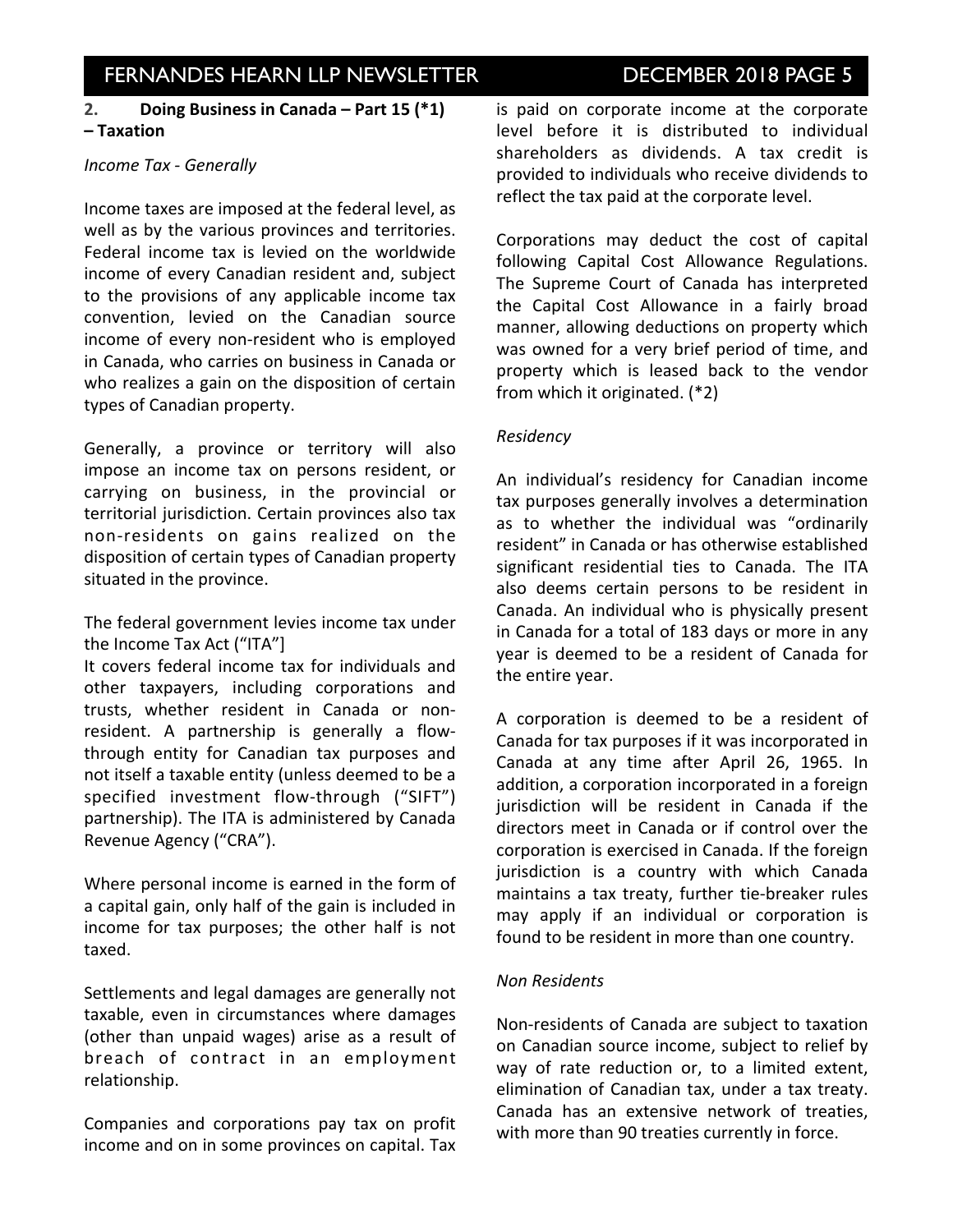The principal sources of income of non-residents that are subject to tax in Canada are:

• income from a business carried on in Canada;

• income from an office or employment performed in Canada;

• gains realized on the disposition of "taxable Canadian property"; and

• certain types of passive income such as dividends paid by a Canadian corporation or rent from Canadian real estate.

Taxable Canadian property is generally limited to: 

• real property situated in Canada;

• assets used in a business carried on in Canada;

• a share of a private corporation, an interest in a trust or an interest in a partnership more than 50% of the value of which was derived from any combination of real or immovable property situated in Canada, Canadian resource property, timber resource property, or interests, options or rights in such property at any time in the 60month period prior to the disposition of such shares or other interests; and

• units of a mutual fund trust and listed shares of a corporation, where at

any time during the 60-month period preceding the disposition, a 25% ownership threshold is exceeded and at that time more than 50% of the value of the units or shares was derived from any combination of real or immovable property situated in Canada, Canadian resource property, timber resource property, or interests, options or rights in such property.

### *Value-Added Taxes*

Canada imposes a multi-staged goods and services tax ("GST") under the *Excise Tax Act* on the consumption of goods and services in Canada. Some of Canada's provinces have chosen to harmonize their retail sales taxes with the federal GST. While GST is collected by all registered businesses at each stage in the production or marketing of goods and services, the burden of the tax is borne by the ultimate consumer. Under this system, businesses collect tax on their sales and claim a credit, referred to as an input tax credit, for any tax paid on their purchases. While most sales of goods and services are subject to GST, some goods and services are exempt or zero-rated (taxable but at a rate of zero per cent). GST is currently payable at a rate of 5 per cent.

Certain provinces have harmonized their provincial retail sales taxes with the federal GST, which has the effect of raising the rate of the overall tax rate in those provinces. Currently the rates are as set out in the table /next page.

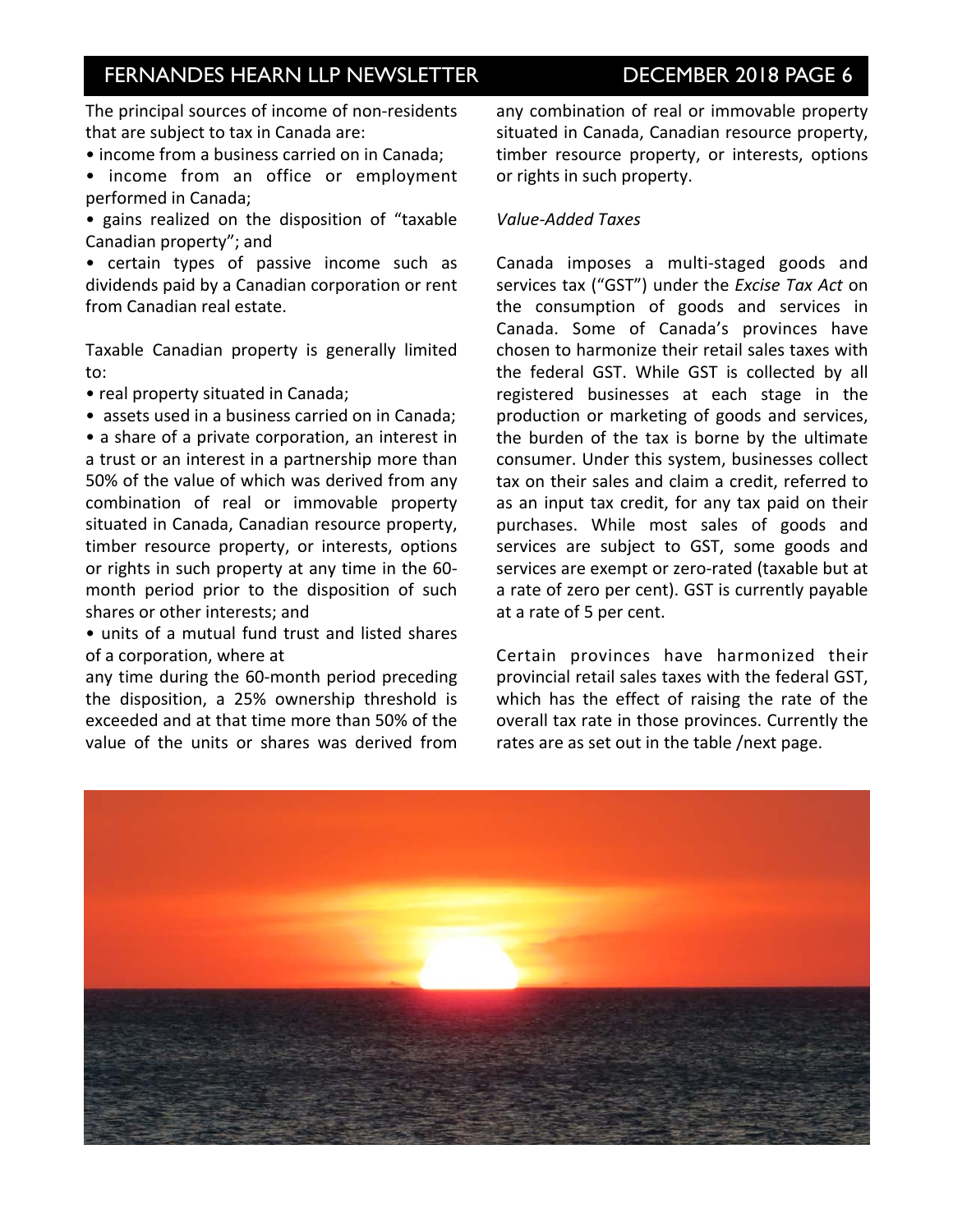| Canada's<br>Province             | Rate<br>type (HST,<br>GST, PST) | Provincial<br>rate | Canada<br>rate | Total   |
|----------------------------------|---------------------------------|--------------------|----------------|---------|
| Alberta                          | <b>GST</b>                      | 0%                 | 5%             | 5%      |
| British Columbia<br>(BC)         | GST+PST                         | 7%                 | 5%             | 12%     |
| Manitoba                         | GST+PST                         | 8%                 | 5%             | 13%     |
| New-Brunswick                    | <b>HST</b>                      | 10%                | 5%             | 15%     |
| Newfoundland<br>and Labrador     | <b>HST</b>                      | 10%                | 5%             | 15%     |
| Northwest<br>Territories         | <b>GST</b>                      | 0%                 | 5%             | 5%      |
| Nova Scotia                      | <b>HST</b>                      | 10%                | 5%             | 15%     |
| Nunavut                          | <b>GST</b>                      | 0%                 | 5%             | 5%      |
| Ontario                          | <b>HST</b>                      | 8%                 | 5%             | 13%     |
| Edward<br>Prince<br>Island (PEI) | <b>HST</b>                      | 10%                | 5%             | 15%     |
| Québec                           | $GST + QST$                     | 9.975%             | 5%             | 14.975% |
| Saskatchewan                     | GST + PST                       | 6%                 | 5%             | 11%     |
| Yukon                            | <b>GST</b>                      | 0%                 | 5%             | 5%      |

## *Administration*

Federal taxes are collected by the Canada Revenue Agency (CRA). Under tax collection agreements, the CRA collects and remits to the provinces:

• provincial personal income taxes on behalf of all provinces except Quebec, through a system of unified tax returns.

• corporate taxes on behalf of all provinces except Quebec and Alberta.

• that portion of the Harmonized Sales Tax that is in excess of the federal Goods and Services Tax (GST) rate, with respect to the provinces that have implemented it.

The Agence du Revenu du Québec collects the GST in Quebec on behalf of the federal government, and remits it to Ottawa.

Employers are required to remit various types of payroll taxes to the different jurisdictions they operate in:

| Jurisdiction     | <b>Type</b>                                                                                                                                                                                                    |
|------------------|----------------------------------------------------------------------------------------------------------------------------------------------------------------------------------------------------------------|
| Federal          | Canada Pension Plan<br><b>Employment Insurance</b>                                                                                                                                                             |
| Ontario          | <b>Employer Health Tax</b>                                                                                                                                                                                     |
| Quebec           | Quebec Pension Plan<br>Health Services Fund<br>Quebec Parental Insurance Plan<br>Commission des normes du<br>travail<br><b>Workforce Skills Development</b><br>and Recognition Fund<br><b>Compensation Tax</b> |
| All<br>provinces | Workers'<br>compensation premiums                                                                                                                                                                              |

*Payroll Taxes*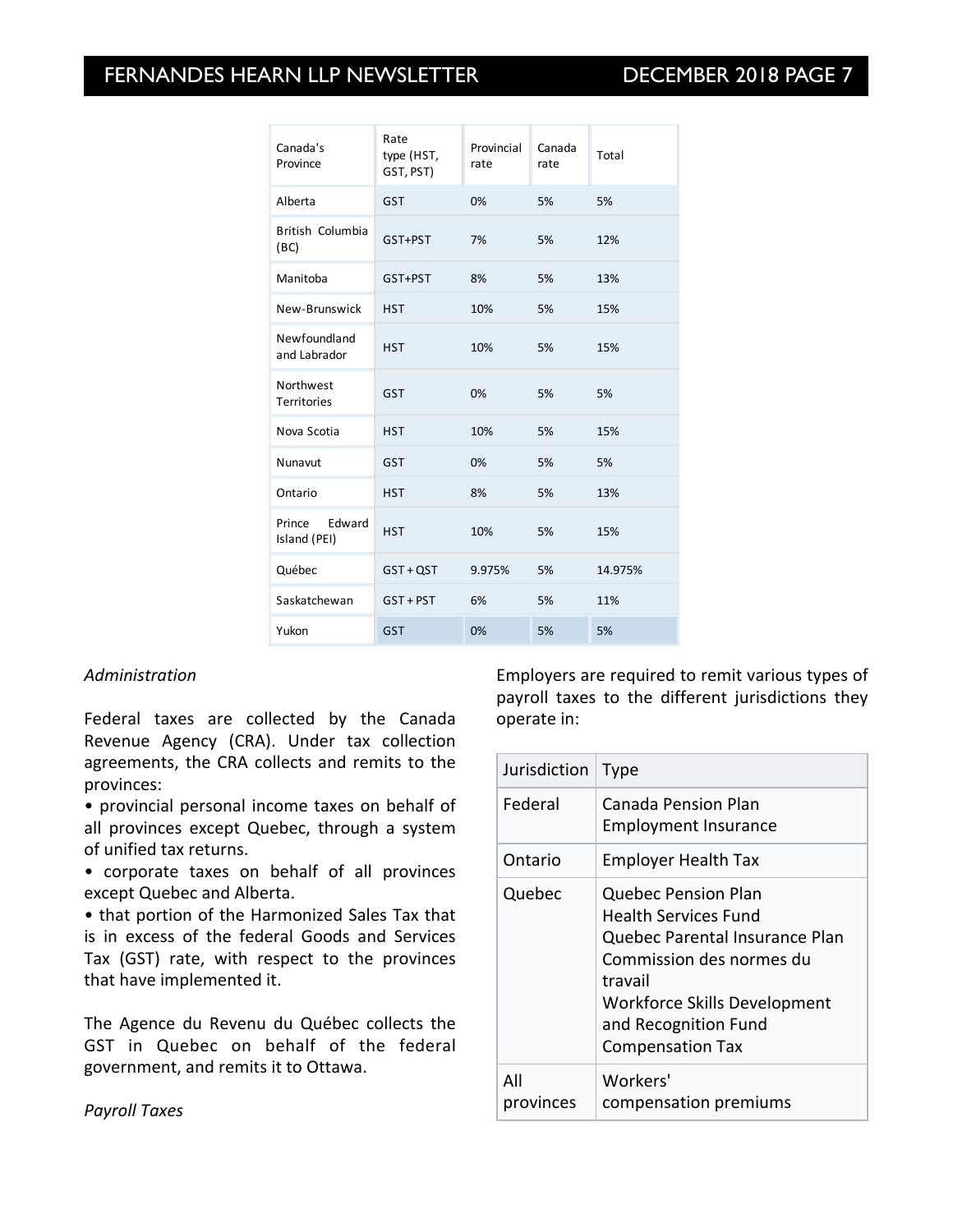### *Property Taxes*

The municipal level of government is funded largely by property taxes on residential, industrial and commercial properties. These account for about ten percent of total taxation in Canada. There are two types. The first is an annual tax levied on the value of the property (land plus buildings). The second is a land transfer tax levied on the sale price of properties everywhere except Alberta, Saskatchewan and rural Nova Scotia.

#### Rui M. Fernandes

Follow Rui M. Fernandes on Twitter @RuiMFernandes and on Linkedin. See also his blog at http://transportlaw.blogspot.ca

## *Endnotes*

 $(*1)$  This article is part 15 of 17 parts dedicated to a review of doing business in Canada. Subsequent articles will include Insolvency, Litigation and ADR.

(\*2) *Hickman Motors Ltd. v. Canada*, [1997] 2 S.C.R. 336.

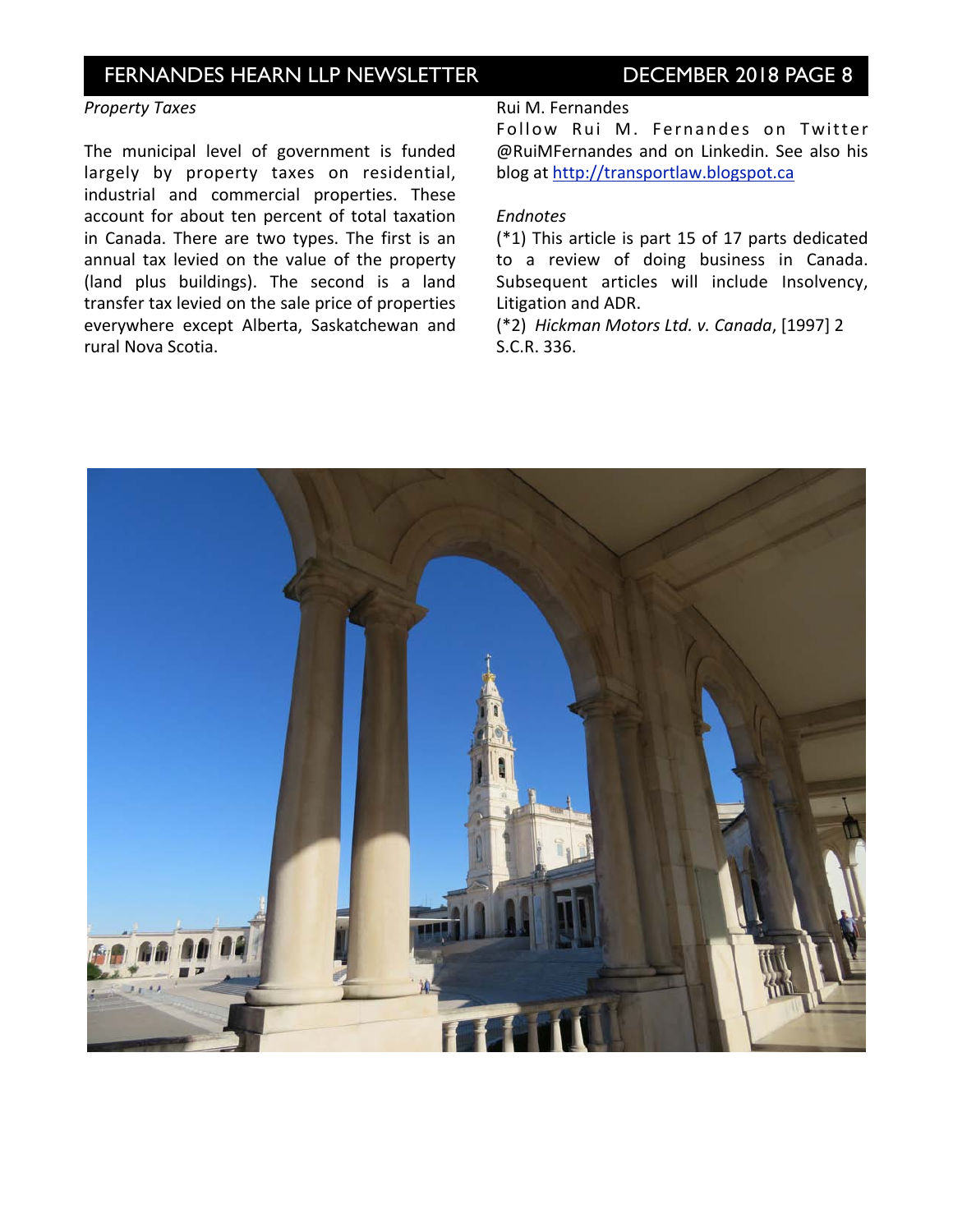# INVESTOR IN EXAMPLE NEWSLETTER ISSUE IS DECEMBER 2018 PAGE 9

## **3. Air Canada Language Rights Before Federal Court Again**

More than four years following the Supreme Court's seminal pronouncement on the exclusivity of the Montreal Convention remedies for incidents aboard aircraft in the context of a claim advanced by serial complainant Michel Thibodeau (\*1), the Federal Court again confronted language rights issues in a claim against the flag bearing airline in Leduc v. Air Canada (\*2) in October 2018, with judgment rendered in November 2018. (\*3)

On November 11, 2009, the plaintiff was forced to disembark his Air Canada flight from Fort Lauderdale to Montreal prior to take off from the Fort Lauderdale airport. Mr. Leduc alleged that he was removed for insisting that he be spoken to in French. Air Canada claimed that Mr. Leduc was improperly occupying a seat in the business class section of the aircraft whereas he was ticketed in the economy cabin.

Mr. Leduc was subsequently issued a travel ban by Air Canada in December 2009. In Air Canada's covering correspondence to Mr. Leduc, the airline enclosed its tariff for his reference, which was in its English language version only. The Office of the Commissioner of Official Languages ("OCOL") received a complaint with respect to the correspondence from the airline to Mr. Leduc in English only. OCOL accepted that this had been an oversight and closed its file as resolved.

Mr. Leduc subsequently booked a flight in February 2012 with the same airline and was refused boarding by reason of his travel ban. Mr. Leduc contested the travel ban before the Canadian Transportation Agency, which dismissed his complaint.

Mr. Leduc then began to re-litigate the 2009 incident before the OCOL, which upheld his complaint that his language rights were violated by the airline upon his disembarkation from the aircraft, but not during the on-board sequence of events leading to his forced disembarkation.

The OCOL also confirmed that Mr. Leduc's language rights had been violated when the Tariff was sent in its English language version only, albeit the Office upheld that this was an administrative oversight.

Mr. Leduc brought civil claims concerning Air Canada's refusal to allow him to fly both in November 2009 and in February 2012. The claims were dismissed by the Quebec Court in their entirety.  $(*4)$ 

Concomitantly, Mr. Leduc commenced proceedings in Federal Court claiming a declaration of violation of his language rights by Air Canada as well as monetary relief, an apology, costs and the overturning of the ban preventing him from traveling with the airline.

The Federal Court process was delayed extensively, initially pending the outcome of the Supreme Court decision in Thibodeau, and subsequently by reason of delay in prosecution of the matter by the plaintiff.

Based on the evidence before the court. Mr. Justice Harrington ruled that Air Canada had breached the plaintiff's language rights upon his disembarkation. The court found that the evidence of on-board events was consistent with the airline's version of events and the finding of the OCOL was that Mr. Leduc addressed the airline's staff in English, thus he could not raise objection to being responded to in English. This was corroborated by a fellow passenger, whose testimony was not subject to cross examination by the plaintiff.

The court did however find that the evidence supported a failure by Air Canada to provide a French language interlocutor to explain the situation to the plaintiff on the jetty bridge and around the gate following his removal from the flight. Furthermore, there was a breach of the plaintiff's language rights when Air Canada wrote to the plaintiff with an English copy only of its tariff.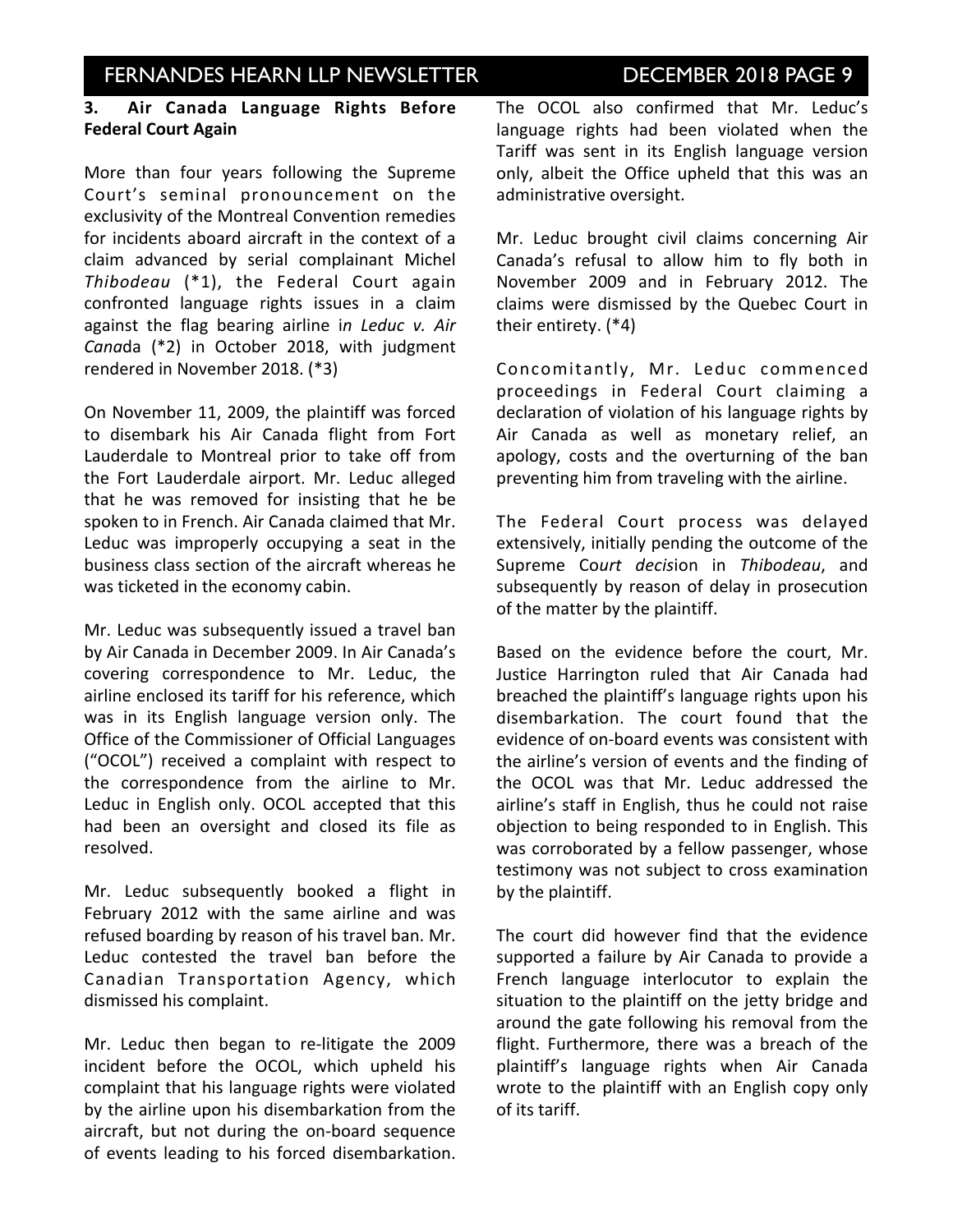The court made a declaration, as claimed, that Mr. Leduc's language rights were breached in these two instances by the airline. However, this was the only relief offered by the Federal Court. Harrington J. was bound by and duly applied the governing *p*rinciple in *Thibodeau*, that the Montreal Convention 1999 pre-empts any claim for monetary damages for incidents on board the aircraft, except where such monetary relief is provided for by the Convention. As such, damages are unavailable in connection in with a breach of language rights by the airline both onboard the aircraft. Given the case law on the temporal application of the Montreal Convention extending to the embarkation and disembarkation of passengers, damages were also pre-empted with respect to events in the jetty bridge and departure gate areas following the offloading of Mr. Leduc.  $(*5)$ 

The Federal Court was clearly underwhelmed by Mr. Leduc's case, comprised of minor and aged transgressions by the airline, particularly in light of the OCOL's investigation and confirmation of improved compliance by Air Canada. As such, the court saw no useful purpose being served by a requirement that the airline issue an apology to the plaintiff. The court further confirmed that it had no jurisdiction to overturn the travel ban against Mr. Leduc as a remedy had been properly sought and refused by the competent body in the CTA, in respect of which the Federal Court had already refused an application for review.

Finally, notwithstanding that the plaintiff prevailed on part of his claim, costs were ordered to be assumed by the respective parties.

## *Mark Glynn*

### *Endnotes*

(\*1) *Thibodeau v. Air Canada 2014* SCC 67

(\*2) *Leduc v. Air Canada*, 2018 FC 1117  $(*3)$  Air Canada has a statutory duty to provide service in English and French on routes on which there is significant demand for the respective language. This duty dates to Air Canada's former status as a Crown corporation at the time of the enactment of the *Official Languages Act* in 1969. The Air Canada Public Participation Act of 1988 further clarifies at s. 10(1) that the Official Languages Act continues to apply to Air Canada after its privatization.

(\*4) *Leduc c. Air Canada, 2013 QCC*Q 12682 (\*5) *O'Mara v. Air Canada*, 2013 ONSC 2931

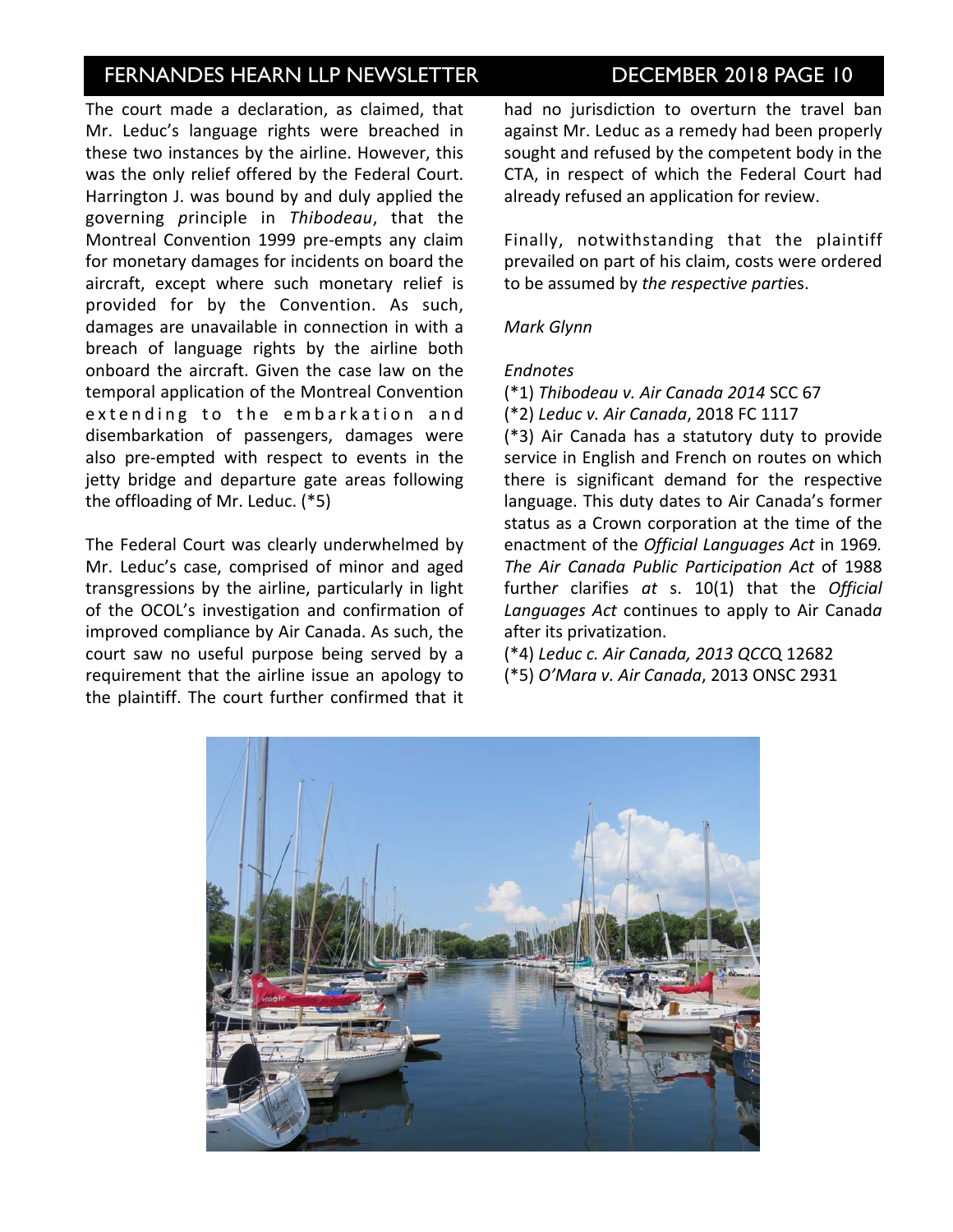## **4.** Is International Law Messing with Your Sale of Goods Contract? - The "CISG"

You enter into a sale transaction with another party who is in another country. You (should) have a written contract setting out term and conditions. You may even have progressed to the point where respective delivery and receiving obligations have been spelled out  $-$  perhaps by means of an Incoterm  $(*1)$  such as "FOB" or "CIF". You may however at your peril wrongly assume that other terms will apply as set by prescribed by local *Sales of Goods* legislation or common law will govern  $-$  without realizing that your deal may be subject to the provisions of the *United Nations Convention on Contracts for the International Sale*  of Goods (the "CISG"). The CISG is an international set of rules designed to provide clarity to most international sales transactions for the sale of goods. The CISG was adopted by Canada in 1992. Most western countries, including the United States, are signatories to it. The CISG is deemed to apply to most contracts for the sale of goods when the seller and buyer are both in signatory countries. As a result, most international sale of goods contracts with parties in western countries will be subject to the CISG unless specifically excluded in accordance with its "opt-out" provisions. While the CISG is silent on many issues that may arise in the sale of goods context, it does codify various rights and obligations that may lay a trap for the unwary.

An interesting example of the CISG "spin" affecting parties' rights comes with the recent Ontario Superior Court decision in *Solea International BVBA v. Bassett & Walker International Inc.* (\*2)

## *The Dispute*

This case involves a dispute regarding Bassett & Walker International Inc.'s ("BWI") purchase of frozen shrimp from Solea International BVBA ("Solea"). Solea, a trader of seafood products, purchased the shrimp from an Ecuadorian supplier for shipment to BWI, a Toronto-based company, via an Ecuadorian shipping line for delivery to a port in Mexico where the goods were to clear Mexican customs. Some of the documents pertaining to the sale stipulate that Belgian law applies to disputes arising out of the contract". Others contained no governing law provisions.

The shipment was not "cleared" through the Mexican customs authority into Mexico. BWI asserted that this was on account of deficient health certification paperwork. Solea asserted that this was neither a problem or a reason for the goods to not be "cleared" and that in any event this was not its risk or responsibility, asserting that even though the shipment was returned to origin that BWI still had to pay for the shipment. Solea brought a lawsuit against BWI for payment. Solea then brought a motion for summary judgment in the action for a ruling that that amount was payable.

BWI disputed owing the money. It asserted that it was not liable for payment because the shrimp could not clear Mexican customs. It argued that Solea did not give Mexican authorities the proper import documents by way of a valid health certificate as it was contractually bound to do. Solea, however, countered that there is no evidence that BWI tried to import the container into Mexico or that it was a deficiency in the health certificate which prohibited importation. Rather, Solea submitted that the evidence was that the reason the container could not be imported was because of BWI's own actions.

Solea pointed to the CIF term of sale in the agreement of the parties which provided that it was responsible for the container of shrimp until it cleared "the rail at the port of destination" on June 13, 2014, from which point BWI would then be responsible for payment of the shipment and assume the risk of loss.

The Ontario Superior Court judge agreed with the submissions of Solea that there was no evidence that there was a deficiency in the health certificate provided by the Ecuadorean government and consequently, that Solea had not failed to provide a timely or effective health certificate.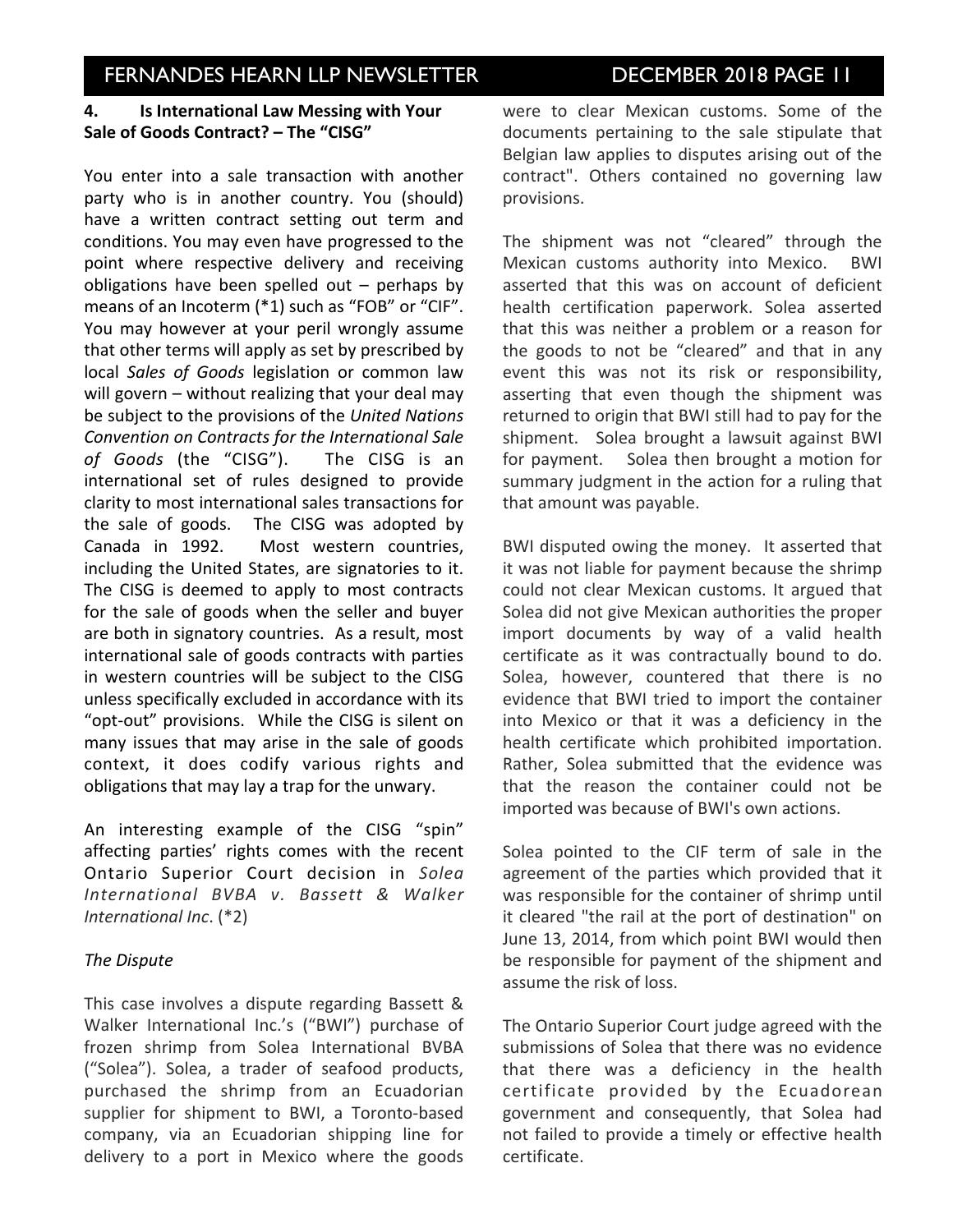The evidence supported the submission of Solea that the "CIF" term meant that the risk belonged to BWI and that the responsibility for including the proper import documents was on BWI. As well, the email evidence of BWI showed that the reason for refusal to accept the shrimp was that BWI could not pay the fees at the port to release the containers. These fees were not paid by BWI. Accordingly, it was held that BWI was liable to pay the purchase price to Solea. Interestingly, the CISG was not raised at the hearing, notwithstanding that all concerned countries (Ecuador, Mexico, Canada and Belgium) are signatories. The CISG was still "lurking" around the next corner and would only reveal itself in the next step of the proceedings.

BWI appealed to the Ontario Court of Appeal.

## *On Appeal*

The Ontario Court of Appeal noted that the parties simply assumed that the contract was governed by domestic Ontario law, no issue as to the law governing the contract having been raised before the motion judge who to determined BWI's liability as if the contract was governed by the common law of Ontario.

Enter then the CISG. The Court of Appeal noted that it was unclear how the issue of the appellant's liability for the outstanding purchase price for the shrimp could have been determined without the "proper law" of the contract first being determined. This would require an inquiry into whether the CISG applied in the circumstances and, if so, to what effect.

The Court of Appeal set aside the summary judgment, referring the matter back to the original motion judge to determine the question of BWI's liability in the context of the CISG.

## *Back Before the Original Motion Judge*

The motion judge considered the evidence and addressed certain relevant provisions in the CISG. The judge noted that the CISG provided that if

BWI failed to perform its obligation in paying the purchase that Solea may

- (a) require payment of the purchase price, and
- (b) claim damages for same pursuant to the terms of the CISG.

BWI asserted that Solea had a duty to mitigate its damages by accepting the return of the shipment in exchange for releasing BWI from the obligation to pay the purchase price. The judge however noted that while the CISG codifies certain requirements for a claimant to mitigate losses that those provisions apply only to claims for damages (i.e. compensation for the infliction of harm or injury, being distinct from a contractual obligation to pay money) but not to a demand for payment of a purchase price.

Solea also submitted that, even if the specific form of a Health Certificate was a fundamental term of the contract, BWI was not entitled to resile from its obligation to pay for the goods for the following reasons:

> (a) Solea's breach was not the reason BWI was deprived of the benefit of the contract; (b) There was no fundamental breach because Solea did not violate a duty which deprived BWI of justified contract expectations in the circumstances;

> (c) BWI did not make a "declaration of avoidance", in accordance with the requirements of the CISG; or alternatively, BWI did not make the declaration of avoidance within a reasonable time after knowing or when it ought to have known of the alleged breach; and

(d) such avoidance was in any event not justified.

Item (c) above is of interest. It reflects a novel term incorporated by default through the CISG. It may well have caught BWI by surprise. In this regard Solea relied on Article 49 of the CISG which provides in part that: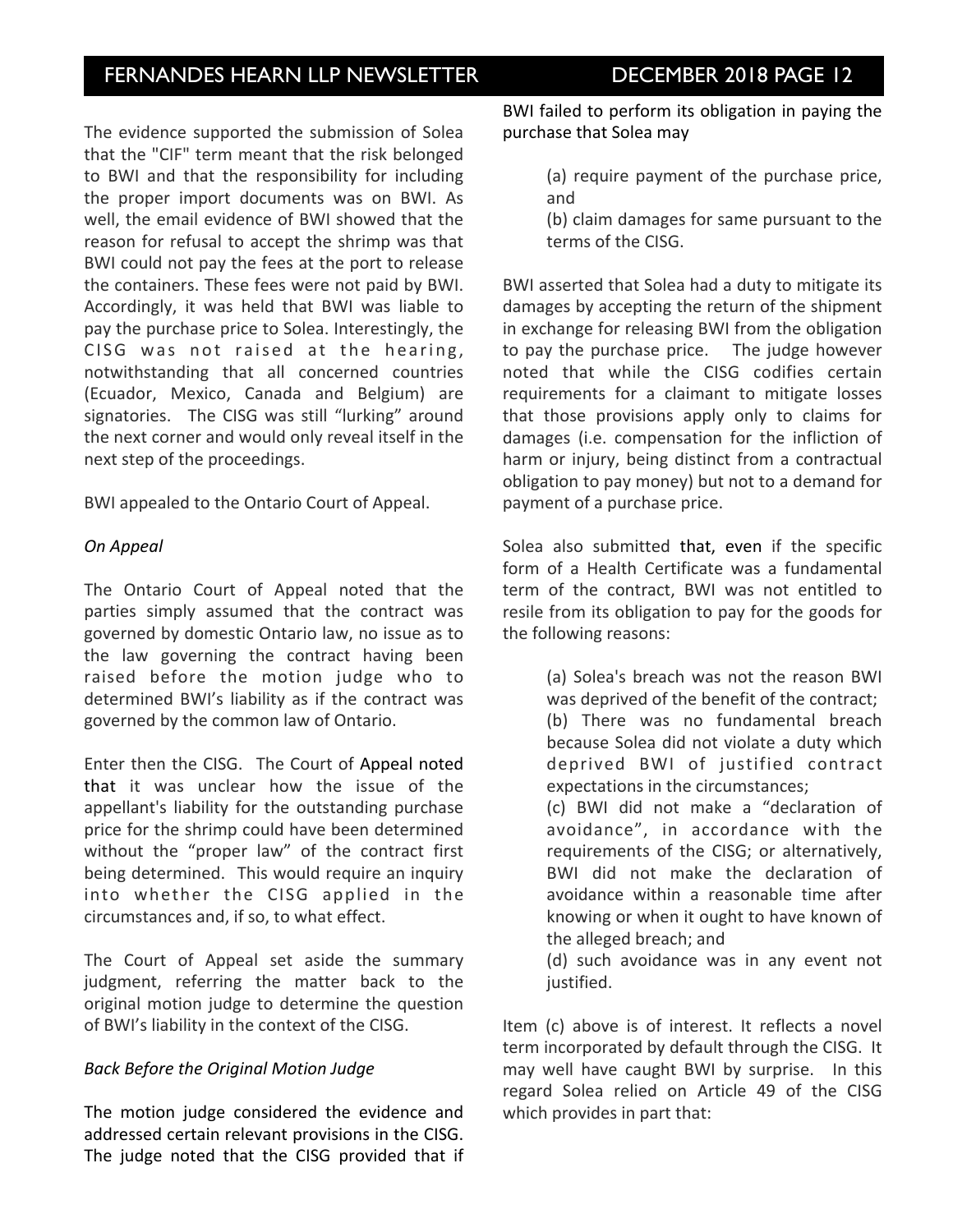(1) The buyer may declare the contract avoided:

> (a) if the failure by the seller to perform any of his obligations under the contract or this Convention amounts to a fundamental breach of contract; or

(b) in respect of any breach other than late delivery, within a reasonable time:

> (i) after he knew or ought to have known of the breach

(2) However, in cases where the seller has delivered the goods, the buyer loses the right to declare the contract avoided unless *he does so.*

There was no evidence that BWI declared the contract avoided as required by the CSIG. Therefore, the judge found that BWI did not declare the contract avoided as would have been required even had Solea breached a term in respect of the Health Certificate.

On the basis of the lack of evidence that Solea breached a contract term or that it did not fail in respect of any duty to mitigate it claims, the Court ruled in its favour and held that BWI had to pay the purchase price. It is interesting to note that even had there been a breach of the contract by Solea that BWI might then have inadvertently waived its rights by not timely declaring the contract "avoided".

## *The "Take-aways"*

1. Parties to any contract must be deliberate and intentional, and, of course, do their homework in terms of risk identification and assumption.

2. The parties need to be aware of what laws apply, whether as a function of express inclusion in a contract, or as may apply by default.

3. As a general rule, a buyer who wrongly rejects goods cannot avoid paying the purchase price by asserting that the seller has a duty to mitigate or make up the same by accepting the goods back to resell to another market: mitigation and the performance of contractual obligations "do not mix".

4. Know your contractual rights and obligations!

## Gordon Hearn

### *Endnotes*

 $(*1)$  The "Incoterms" are a set of rules which define the responsibilities of sellers and buyers for the delivery of goods under sales contracts. They are published by the International Chamber of Commerce and are widely used in commercial transactions. 

(\*2) 2017 CarswellOnt 18046, 2017 ONCA 886, 285 A.C.W.S. (3d) 750

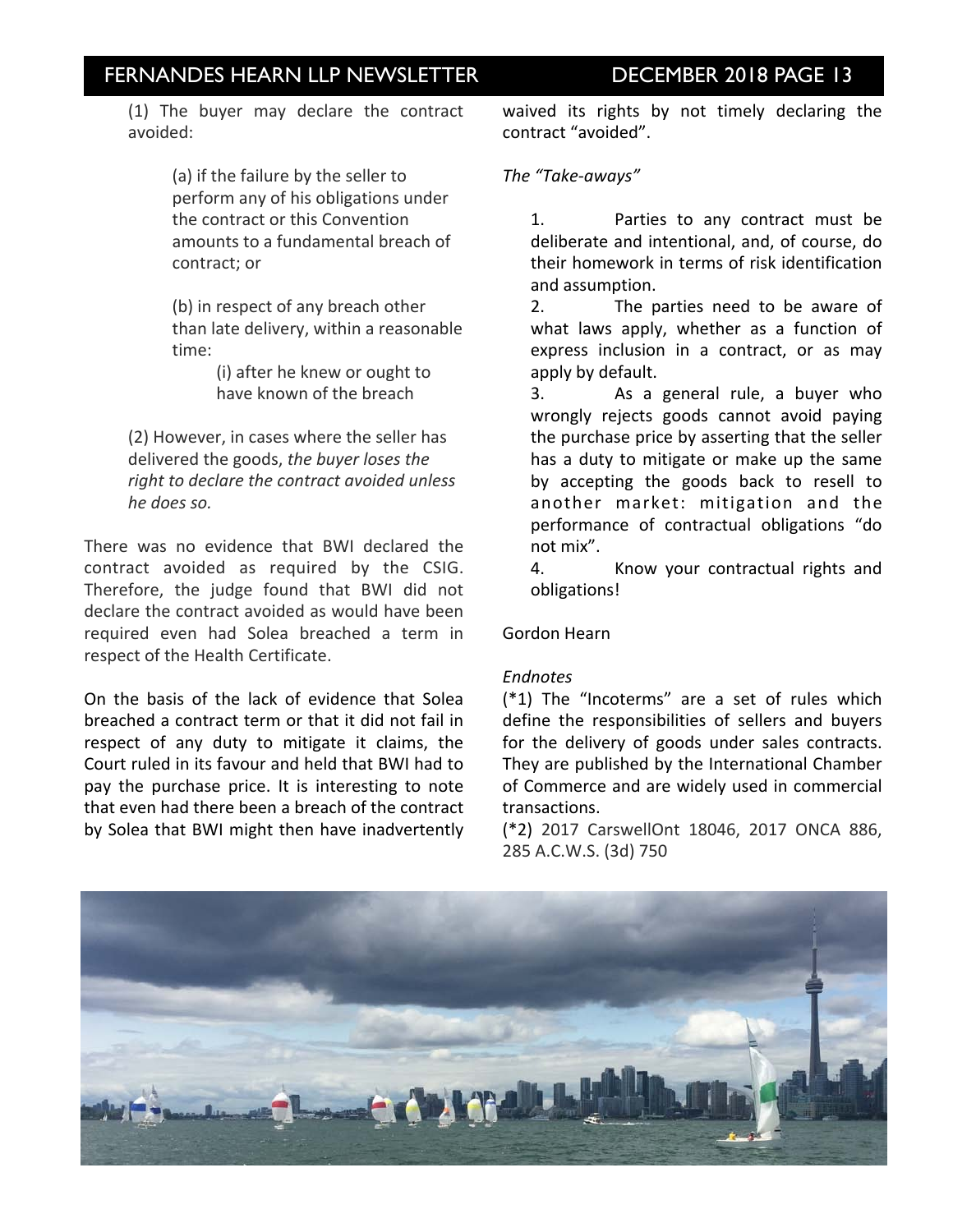**6.** Supreme Court Strikes Down Mandatory **Victim Surcharges on Criminal Offences: Potential Impact on Provincial Offences Under the** *Highway Traffic Act***?**

In its December 14, 2018 decision in R. v. *Boudreault* (\*1), the Supreme Court of Canada (the "SCC") quashed the mandatory victim surcharge laid upon convicted individuals under the *Criminal Code* of Canada (the "Code"). In a 7-2 ruling, the Honorable Madam Justice Martin writing for the majority said that the mandatory fine ignores the fundamental principal of proportionality, does not allow sentencing judges to consider mitigating factors, ignores the objective of rehabilitation, and undermines Parliament's intention to improve the problem of Indigenous overrepresentation in prison  $(*2)$ .

"...the impact and effects of the surcharge, taken together, create circumstances that are grossly disproportionate, outrage the standards of decency, and are both abhorrent and intolerable. Put differently, they are cruel and unusual, and therefore, violate s.12 [of the Charter of Rights and *Freedoms*]." (\*3)

Section 737 of the *Code* provides that a convicted offender pay a victim surcharge that is 30 percent of any fine ordered by the court. If no fine is imposed, the surcharge is \$100 for an offence punishable by summary conviction, and \$200 for an offence punishable by indictment.  $(*4)$ 

The majority ruling struck down section 737 of the *Code*, declaring it to be immediately of no force and effect. (\*5)

So what does this mean for victim fine surcharges imposed on provincial offences such as offences under the *Highway Traffic Act* (the "HTA")?

Under section 60.1 of the Ontario *Provincial*  Offences Act (\*6), a victim fine surcharge is applied to all provincial offences (except for Part II offences - parking infractions), when a fine is imposed in respect of the offence. The following table under Ontario Regulation 161/00 sets out the surcharge that is applied  $(*7)$ :

| <b>Fine Range</b>      | <b>Surcharge</b>   |
|------------------------|--------------------|
| $$0 - $50.00$          | \$10.00            |
| \$51.00 - \$75.00      | \$15.00            |
| \$76.00<br>\$100.00    | $-$ \$20.00        |
| \$101.00<br>\$150.00   | $-$ \$25.00        |
| \$151.00<br>\$200.00   | $-$ \$35.00        |
| \$201.00<br>\$250.00   | $-$ \$50.00        |
| \$251.00<br>\$300.00   | $-$ \$60.00        |
| \$301.00<br>\$350.00   | $-$ \$75.00        |
| \$351.00<br>\$400.00   | $-$ \$85.00        |
| \$401.00<br>\$450.00   | $-$ \$95.00        |
| \$451.00<br>\$500.00   | $-$ \$110.00       |
| \$501.00<br>\$1,000.00 | $-$ \$125.00       |
| Over \$1,000.00        | 25% of actual fine |

The victim fine surcharge can amount to serious money for both individuals and corporations. For example, if convicted of "causes a wheel to become detached from vehicle" under section 84.1 of the  $HTA$ , a fine of up to \$50,000 can be imposed. If this fine is imposed, the victim fine surcharge would be an additional  $$12,500$ . (\*8) Likewise, if convicted of "careless driving causing bodily harm or death" under s. 130(3) of the HTA, a fine of up to \$50,000 can be imposed leading to a victim surcharge of up to  $$12,500$ . (\*9)

Similar to the *Code's* surcharge provision, the *Provincial Offences Act* does not give justices of the peace discretion regarding the imposition of the victim fine surcharge. However, like the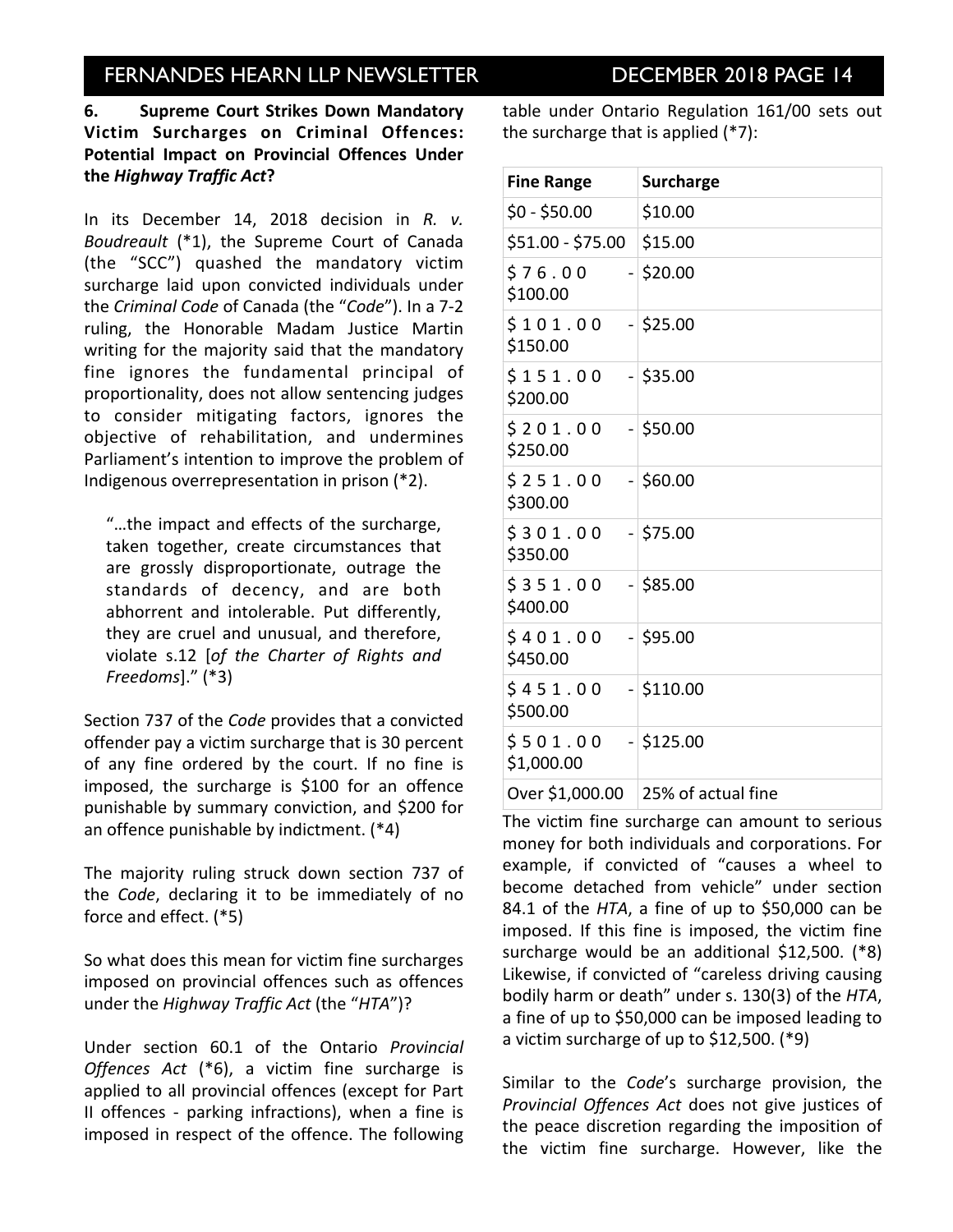individuals in R. v. Boudreault, individuals convicted of a provincial offence may face similar financial hardships, mental illness, and disability which could pose as significant barriers to payment. 

Whether the ruling of the SCC could apply to individuals convicted under provincial offences is unclear at this point, as the SCC's decision could be read narrowly to only apply to certain individuals convicted under offences in the *Code*. What is almost certain is that future challenges to the *Provincial Offences Act's* victim fine surcharge will be forthcoming.

### *Andrea Fernandes*

### *Endnotes*

- (\*1) *R. v. Boudreault*, 2018 SCC 58 [*Boudreault*].
- (\*2) *Ibid* at paras. 81-83.
- (\*3) *Ibid* at para. 94.
- (\*4) *Criminal Code*, RSC 1985, c C-46, s. 737.
- (\*5) *Boudreault* at para 98.

(\*6) *Provincial Offences Act*, RSO 1990, c. P.33, s. 60.1.

(\*7) *Victim Fine Surcharges*, O Reg. 161/00, s. 1 .

(\*8) *Highway Traffic Act*, RSO 1990, c. H.8, s. 84.1.

(\*9) *Ibid*, s. 130(3) and 130(4).

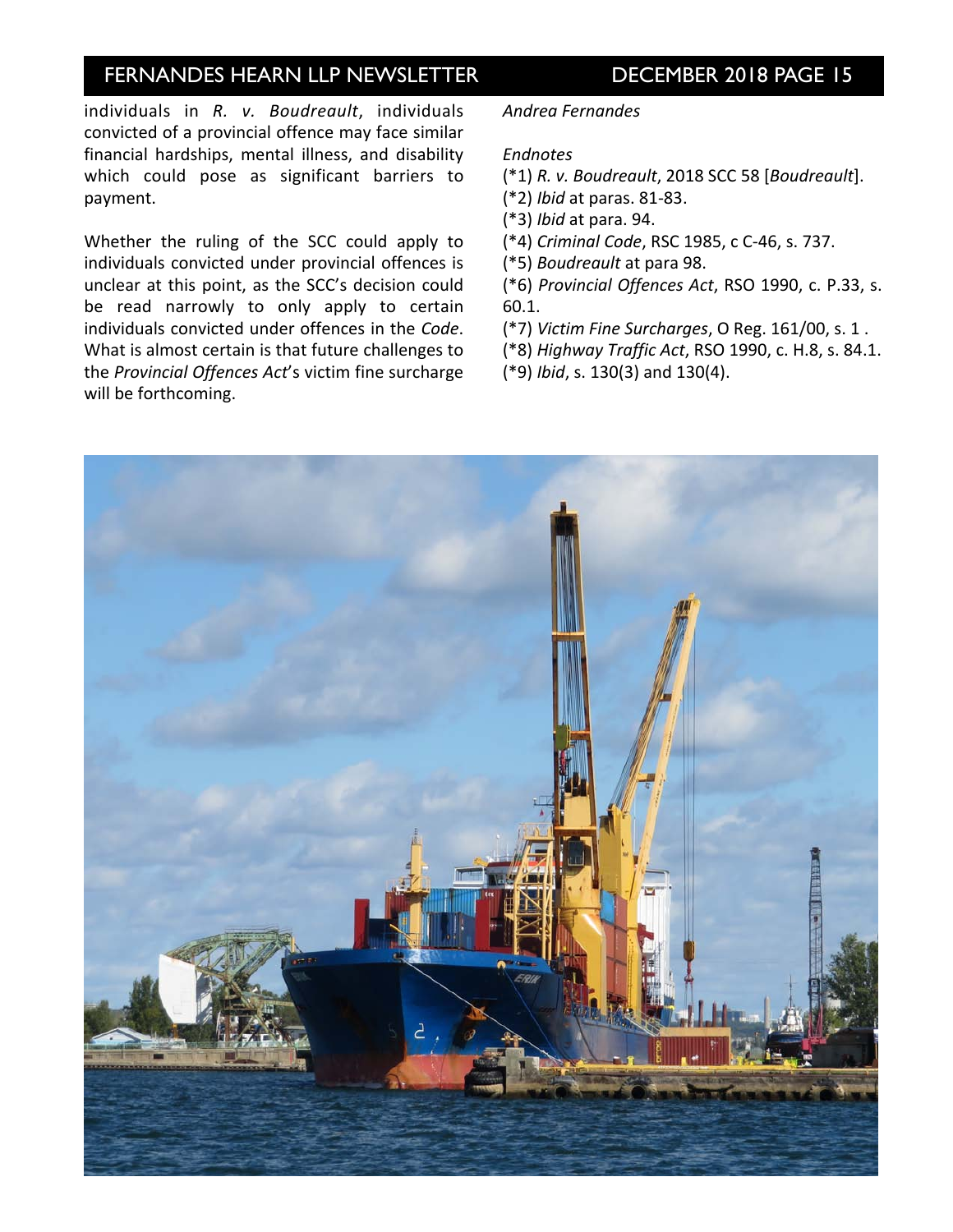## **6.** The ESA Rollercoaster: More Changes to the *Employment Standards Act, 2000*

In our June 2017 newsletter we provided an overview of Bill 148: Fair Workplaces, Better Jobs Act, which came into force on November 27, 2017 and which significantly changed the *Employment Standards Act, 2000* ("ESA"). Many of the changes took effect in November 2017 and January 2018; additional changes were scheduled to take effect on January 1, 2019. This time last year, provincially regulated employers were required to review and update their employment contracts and workplace policies and procedures in order to ensure that they were in compliance with these amendments.

Not quite one year later, on November 21, 2018, Bill 47: Making Ontario Open for Business Act, received Royal Assent and repealed some of the Bill 148 amendments and implemented further amendments to the ESA, which will take effect on January 1, 2019. The changes include the following:

Minimum Wage: it was increased to \$14/hour on January 1, 2018 and was to increase to \$15/hour on January 1, 2019; it is now frozen until 2020 and future increases will be tied to the rate of inflation.

Misclassifying employees as independent contractors: while an employer has always been prohibited from treating an employee as an independent contractor, on November 27, 2017, the ESA was amended to include a statutory prohibition against doing so, and it put the onus on the employer to prove that the worker was an independent contractor and not an employee, which onus was difficult to meet given that the employer would not have access to the worker's books, records and financial information. Effective January 1, 2019 the reverse onus obligation on the employer has been repealed.

Personal Emergency Leave: effective January 1, 2018 all employees were entitled to 10 days off per calendar year, 2 of which were paid, and the employer was not permitted to ask the employee for a medical note to support the leave. Effective January 1, 2019, Personal Emergency Leave has been repealed, and in its place an employee, with at least 2 consecutive weeks of service, is entitled to the following:

• 3 days of unpaid sick leave per calendar year for personal illness, injury or medical emergency, and the employer is no longer prohibited from asking for a medical note to support the leave

• 3 days of unpaid family responsibility leave per calendar year, to care for the illness, injury or medical emergency of prescribed family members; the employer can request reasonable evidence to support the leave

• 2 days of unpaid bereavement leave per calendar year for the death of prescribed family members, and the employer can request reasonable evidence to support the leave

Scheduling: Bill 148 had provided that as of January 1, 2019, an employee could request changes to their schedule or location of work, or refuse such a change; this has been repealed

On-call and cancellation pay: Bill 148 had provided that as of January 1, 2019, if an oncall employee was not called into work or was called in but worked less than three hours, they were to be paid for three hours, and if a scheduled shift or scheduled on-call assignment was cancelled within 48 hours of its start, the employee was to be paid for three hours  $-$  this has been repealed.

Three Hour Rule: effective January 1, 2019, where an employee regularly works more than three hours a day and attends at work, and the employer sends the employee home before three hours for reasons beyond the employer's control, the employee is entitled to be paid for three hours

• Equal pay for equal work: Bill 148 had provided that effective January 1, 2019, employees were entitled to equal pay for equal work based on "employment status" which meant that those performing substantially the same job for the same employer at the same establishment were to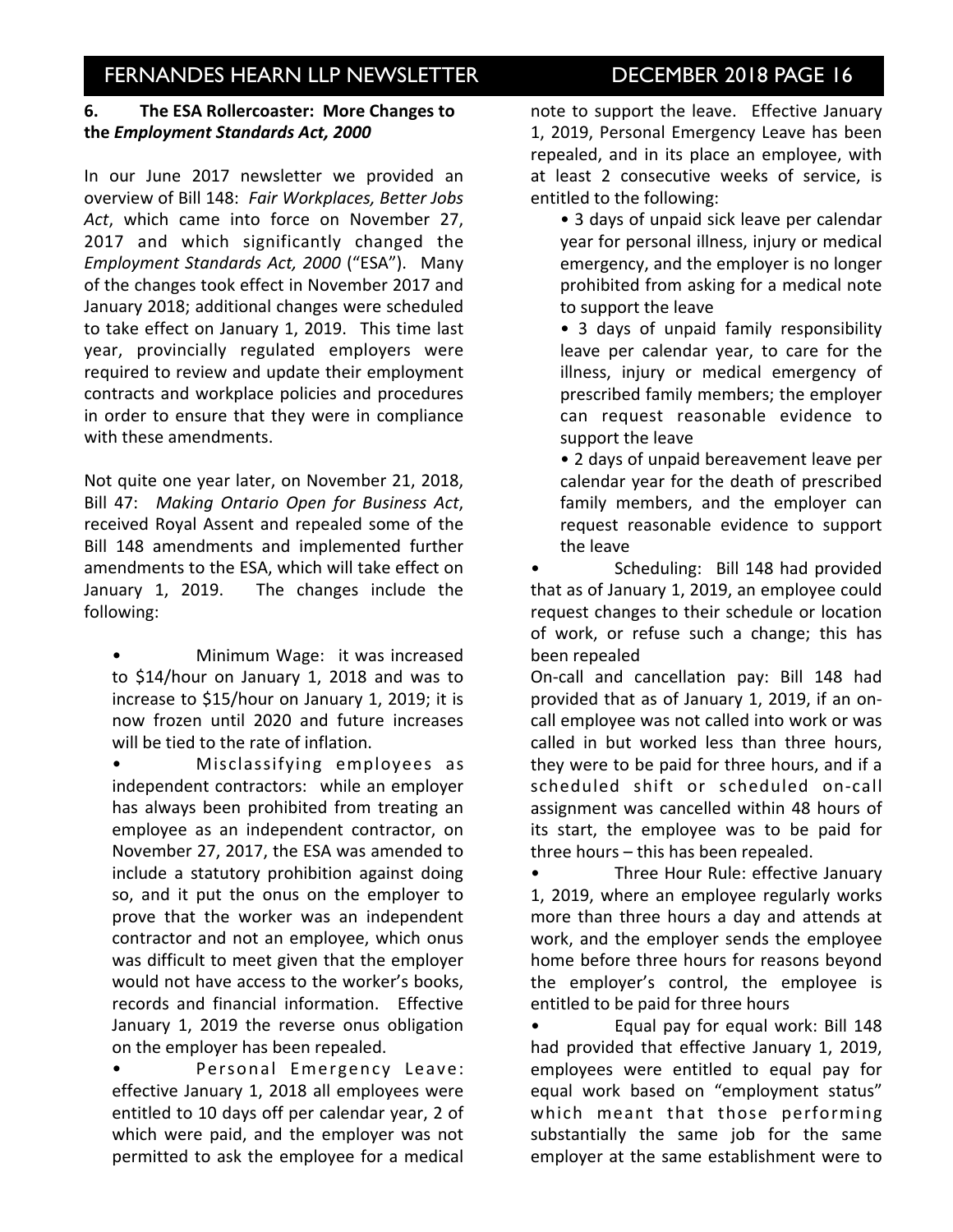be paid the same, with no differentiation due to full time, part time, casual, temporary or seasonal, and an employee was entitled to request a written review of his or her pay. This has been repealed. The right to equal pay for equal work based on gender remains in place, while the right to request a written review of one's pay has been repealed.

Vacation: the increase to 3 weeks of vacation after 5 years of service remains in place

Public Holiday Pay: pre-Bill 148 formula has been reinstated, and public holiday pay is based on all regular wages earned and vacation pay paid in the 4 work weeks before the week in which the holiday occurs, divided by 20.

New/Enhanced Leaves of Absence: these leaves, introduced under Bill 148, have been preserved and include the extension of pregnancy/parental leave to 18 months, family medical leave increased from 8 weeks to 28 weeks, new critical illness leave of 37 weeks for a child and 17 weeks for an adult, domestic and sexual violence leave, up to 10 individual days and up to 15 weeks and 5 of the days are paid, and the new child death/ crime-related disappearance leave of up to 104 weeks. 

On December 6, 2018 Bill 66: Restoring Ontario's Competitiveness Act, 2018, received first reading. If passed it will further amend the ESA and other statutes. The proposed changes to the ESA include:

ESA Poster: currently the Minister of Labour is responsible for preparing and publishing a poster that sets out the rights and obligations under the ESA, and an employer is required to post the ESA Poster in a conspicuous place and provide a copy to all employees. Under the proposed amendment, the ESA Poster will be prepared by the Director of Employment Standards ("Director") and an employer will no longer be required to post the ESA Poster but will still have to provide all employees with a copy.

Excessive Hours of Work: currently an employer requires the approval of the Director to allow employees to work in excess of 48 hours in a week. Under the proposed amendment an employee can agree in writing to work more than 48 hours in a week so long as the employee does not exceed the number of hours agreed to and Director approval is no longer required.

• **Averaging Agreements: currently** an employer requires Director approval for a written averaging agreement for determining an employee's entitlement to overtime. The proposed amendment dispenses with Director approval where an employee and employer enter into a written averaging agreement and the averaging period does not exceed 4 weeks.

The amendments to the ESA which will come into force on January 1, 2019, are welcomed by many provincially regulated employers; however, employers are, once again, required to undertake a review of their employment contracts and workplace policies and procedures to ensure that they start 2019 in compliance.

### *Carole McAfee Wallace*

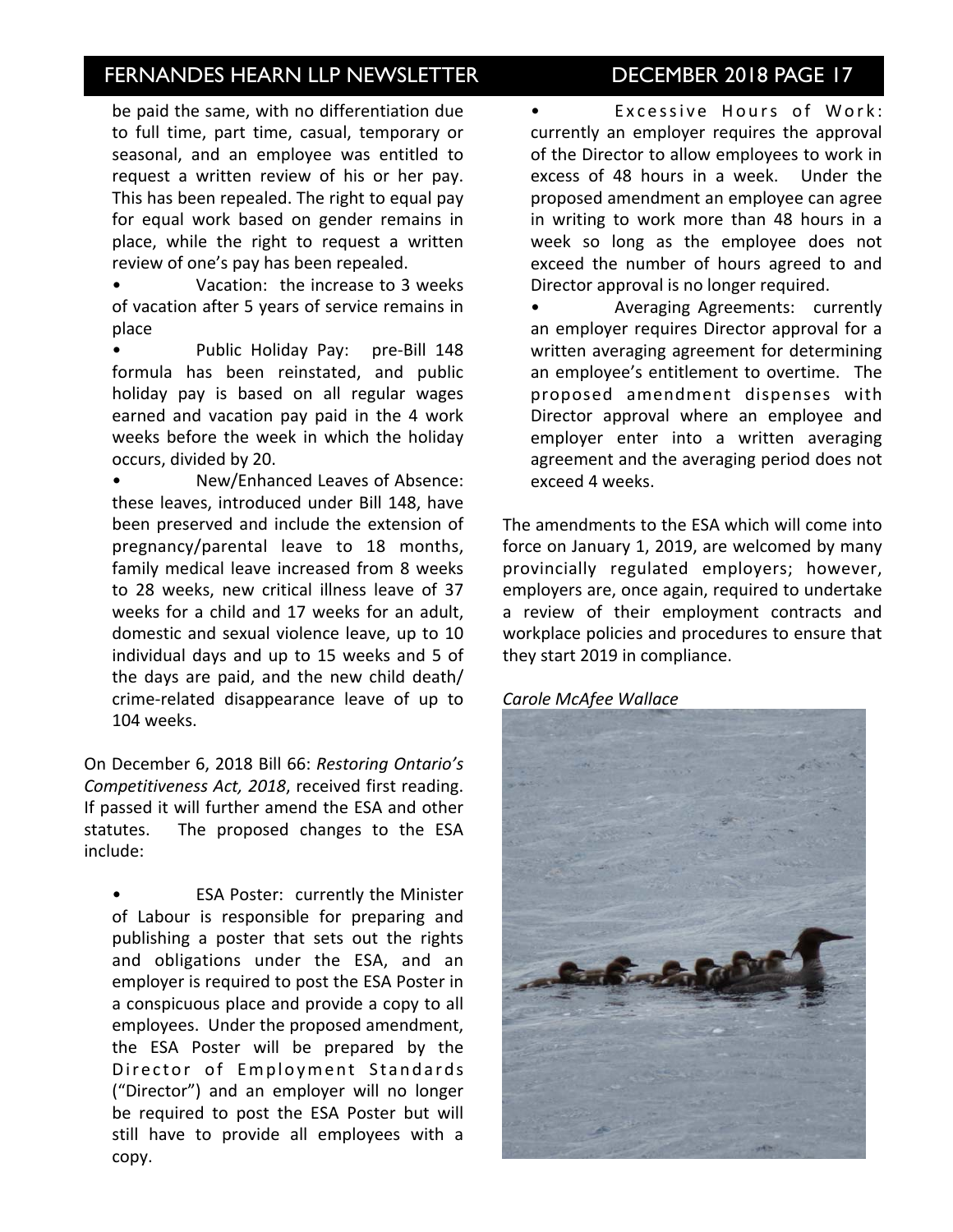## 8. Newsflash: Increased Penalties for Distracted Driving Come into Effect on January 1, **2019**

If you have not already learned that texting while driving, talking on your cell phone without blue tooth while driving, or even holding your cell phone while driving, is against the law, the Ministry of Transportation is hoping that the increased penalties for a distracted driving conviction, effective January 1, 2019, will serve as an effective deterrence.

Currently the consequences for a conviction of the Ontario *Highway Traffic Act* offence of driving a motor vehicle while holding or using a handheld wireless communication device (aka distracted driving) is 3 demerit points and a fine of between  $$3,000$  and  $$1,000$ , with the set fine at \$400. Starting on January 1, 2019 the fines will increase to a minimum of \$500 and up to \$1,000 for a first offence, up to \$2,000 for a second offence, and up to \$3,000 for a third or subsequent offence. In addition, for a first conviction there will be a 3 day licence suspension, a 7 day licence suspension for a second conviction and a 30 day licence suspension for a third or subsequent conviction. Where more than 5 years has passed between convictions, they will not be considered subsequent.

In our experience, prosecutors are not prepared to plea bargain with a driver charged with distracted driving so any expectation that you can negotiate yourself out of a conviction of this offence is unrealistic. The better strategy is to comply with the law.

*Carole McAfee Wallace*

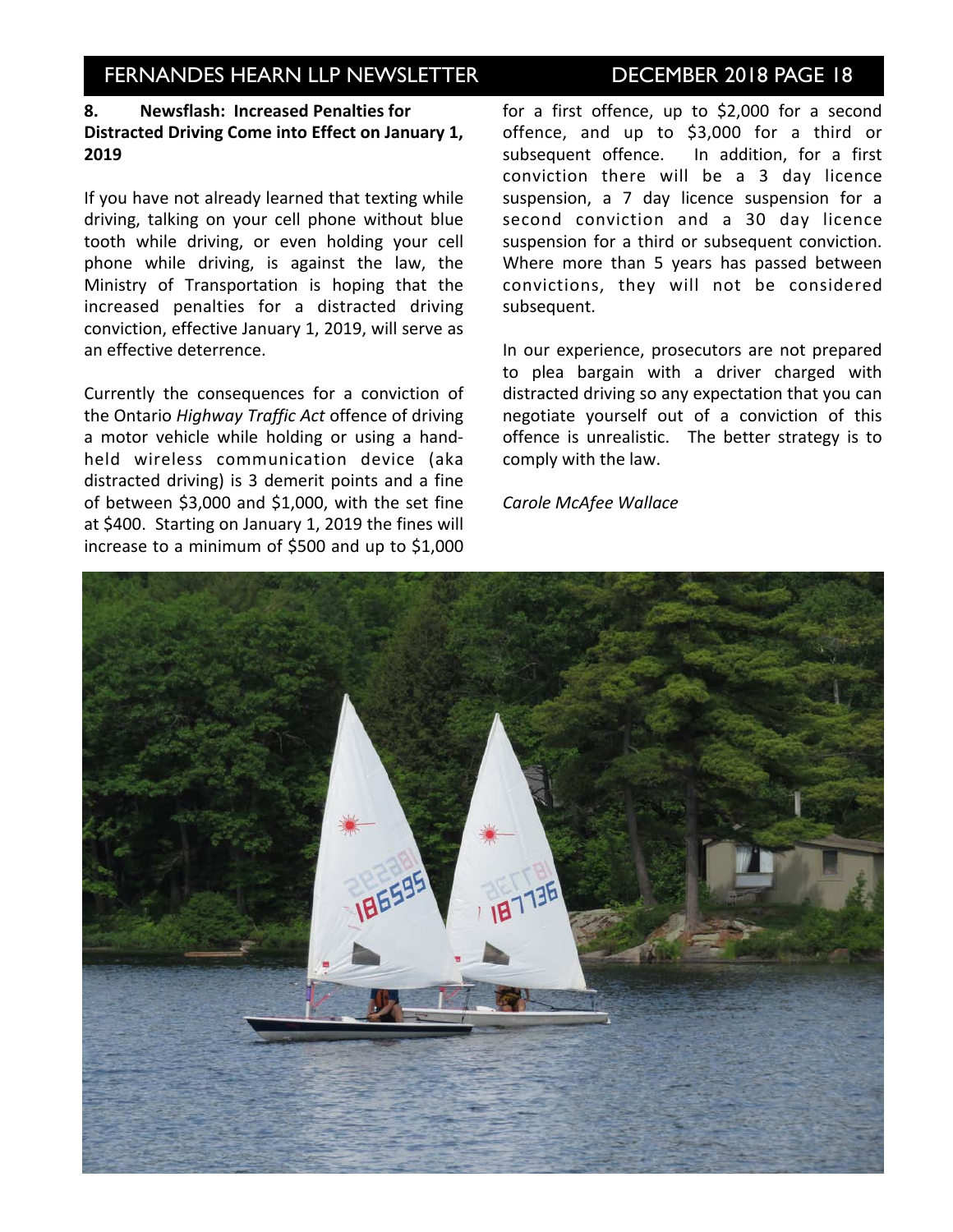## **8.** Canoes are "Vessels" for the Purpose of **Some Sections of the Criminal Code**

In *R. v. Sillars* (\*1), the defendant David Sillars was charged with impaired operation of a vessel causing death, operating a vessel with more than 80 mg of alcohol per 100 ml of blood, and dangerous operation of a vessel. He was also charged with criminal negligence causing death. Counsel sought a preliminary determination whether his vessel  $-$  a canoe  $-$  was a "vessel" for purposes of the first three charges. Effectively, they sought a determination whether drunk canoeing was akin to drunk boating on a motorized vessel.

Of interest, the drunk operation of a humanpower land-based vehicle, like a bicycle, is NOT caught by the *Criminal Code*. However, the Honourable Mr. Justice West of the Ontario Court of Justice distinguished human-powered land vehicles from human-powered water-based vehicles. In doing so, he found that drunk canoeing was indeed regulated by the *Criminal Code*.

The definition of a "vessel" had recently been amended in 2017 to read "includes hovercraft". However, a prior draft of the amendment had read, "includes hovercraft but does not include a vessel that is powered exclusively by means of muscular power". His Honour reasoned that the removal of any reference to "muscular power" was purposive. In other words, the legislature had intended to include human-operated vehicles, like canoes.

His Honour also took comfort in the history of the legislation. The sections at issue had originally mimicked the former *Canada Shipping Act's Small Vessel Regulations* (\*2), which covered nonpropelled "vessels".

Finally, the Court also appears to have accepted that dictionary definitions and the "ordinary meaning" of a canoe fits within the concept of a "vessel". It was not concerned, for example, that two people might operate a canoe at the same time. It was sufficient that an investigating officer could form an opinion whether one or both of them was intoxicated.

One commentary on the *Sillars* case questions its conclusions based on the French text of the *Criminal Code*, which refers to "driving" a vehicle, rather than "operating a vehicle"  $(*3)$ . It questions whether a canoe can really be "driven". However, that was not apparently raised by the parties.

This case is a good illustration that courts are willing to characterize activities on the water in ways that are far different from parallel activities on land. Nothing should be taken for granted.

### *Alan S. Cofman*

#### *Endnotes*

 (\*1) 2018 ONCJ 816

(\*2) SOR/2010-91

(\*3) Leo Fugazza, "Impaired canoeing and bilingualism in statutory interpretation: going beyond *R. v. Sillars*, 2018 ONCJ 816", [<http://](http://canliiconnects.org/en/commentaries/64916) [canliiconnects.org/en/commentaries/64916>](http://canliiconnects.org/en/commentaries/64916).